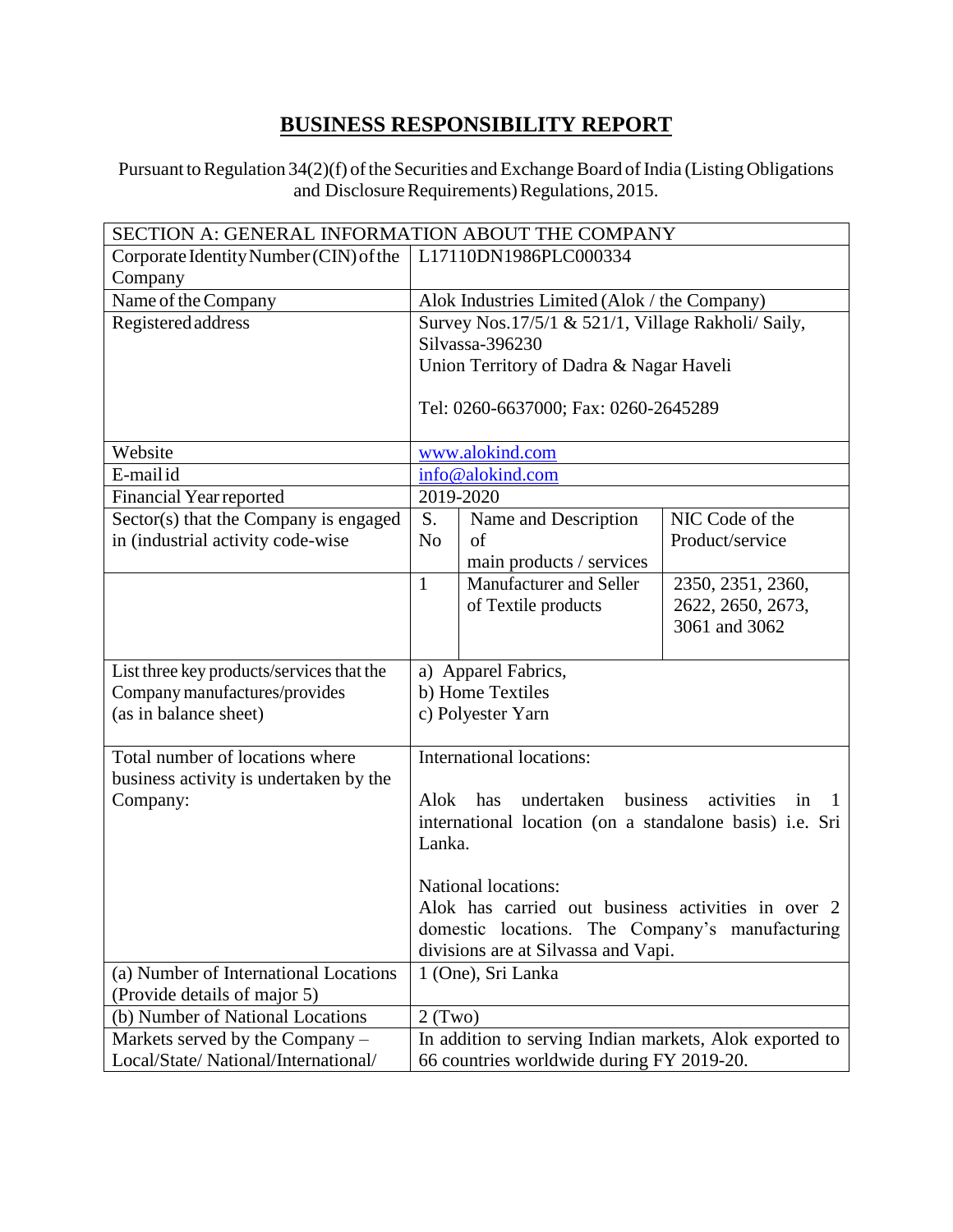|                                            | SECTION B: FINANCIAL DETAILS OF THE COMPANY             |  |  |  |  |
|--------------------------------------------|---------------------------------------------------------|--|--|--|--|
| Paid up capital $(Rs.)$                    | Equity Share Capital of Rs. 221.08 crore                |  |  |  |  |
| Total Turnover (Rs.)                       | 3166.34 crore                                           |  |  |  |  |
| Total profit) after taxes (Rs.)            | 1224.55 crore                                           |  |  |  |  |
| Total spending on Corporate Social         | As the average of net profits of the Company during the |  |  |  |  |
| Responsibility (CSR) as percentage of      | previous three financial years was negative, no amount  |  |  |  |  |
| profit after tax $(\%)$                    | was required to be spent on CSR mandatorily during      |  |  |  |  |
|                                            | 2019-2020.                                              |  |  |  |  |
| List of activities in which expenditure in | <b>NA</b>                                               |  |  |  |  |
| above has been incurred:-                  |                                                         |  |  |  |  |

|    | <b>SECTION C: OTHER DETAILS</b>     |                                                          |
|----|-------------------------------------|----------------------------------------------------------|
| 1. | Does the Company have any           | The Company has 1 direct subsidiary and 11 step down     |
|    | <b>Subsidiary Company/</b>          | subsidiaries (including 3 under liquidation).            |
|    |                                     |                                                          |
| 2. | Do the Subsidiary Company/          | No.                                                      |
|    | Companies participate in the        |                                                          |
|    | <b>BR</b> Initiatives of the Parent |                                                          |
|    | Company? If yes, then               |                                                          |
|    | indicate the number of such         |                                                          |
|    | subsidiary Company(s).              |                                                          |
| 3. | Do any other entity/entities (e.g.  | Alok was under the Corporate Insolvency Resolution       |
|    | suppliers, distributors etc.) that  | (CIR) process since 18th July 2017as detailed            |
|    | the Company does business           | elsewhere in this Annual Report. The resolution plan     |
|    | with, participate in the BR         | submitted by the resolution applicants, duly approved    |
|    | initiatives of the Company? If      | adjudicating authority, was<br>by the<br>under           |
|    | yes, then indicate the percentage   | implementation during the financial year 2019-20.        |
|    | of such entity/entities? [Less      | During the financial year 2020-2021, the new             |
|    | than $30\%$ , $30-60\%$ , More than | management is undertaking repairs, maintenance,          |
|    | 60%]                                | upgradation and modernization of the textile             |
|    |                                     | operations at all plants and operations are still        |
|    |                                     | stabilizing. Hence, suppliers, distributors etc. who are |
|    |                                     | associated with the Company have not yet participated    |
|    |                                     | in the BR initiatives of the Company.                    |

| <b>SECTION D: BR INFORMATION</b>                                                         |
|------------------------------------------------------------------------------------------|
| Details of Director/Directors responsible for BR                                         |
| (During the year under review, the powers of the Board of Directors, which was suspended |
| upon admission of Alok to the CIR process, continued to remain suspended under the terms |
| of the approved resolution plan. The Monitoring Committee, constituted in accordance     |
| with the approve resolution plan, managed the affairs of Alok as a going concern and     |
| supervised the implementation of the approved resolution plan during 2019-20.            |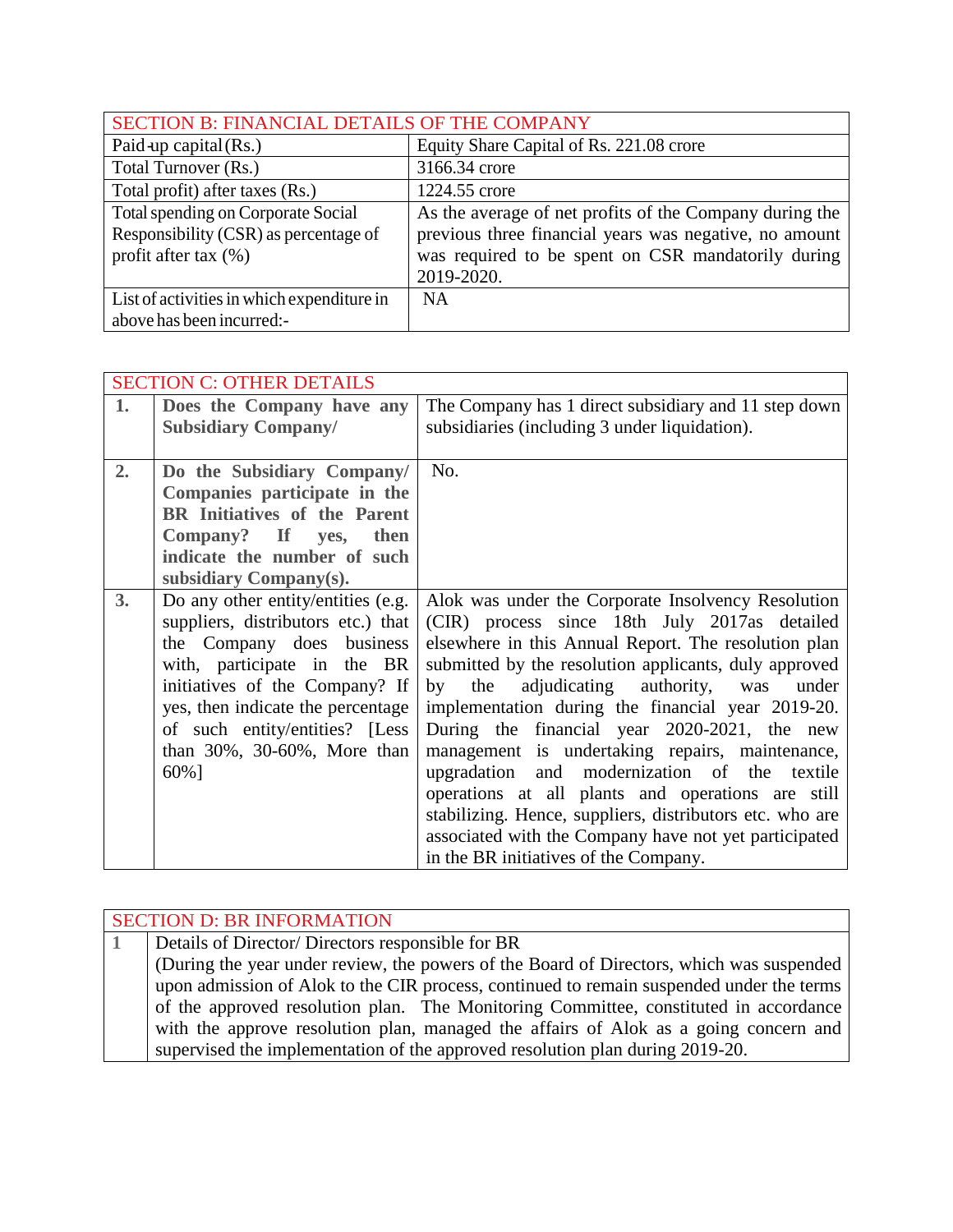|                 | <b>Details of Director/</b>                                              | $\mathbf{i}$ .                           | Name           |                                                                                                               |           | <b>NA</b> |             |    |                |                |
|-----------------|--------------------------------------------------------------------------|------------------------------------------|----------------|---------------------------------------------------------------------------------------------------------------|-----------|-----------|-------------|----|----------------|----------------|
|                 | Directors responsible for                                                | $\overline{\textbf{ii}}$ .<br><b>DIN</b> |                |                                                                                                               |           | <b>NA</b> |             |    |                |                |
|                 | implementation of the BR                                                 | $\overline{\text{iii}}$ .<br>Designation |                |                                                                                                               |           | <b>NA</b> |             |    |                |                |
|                 | policy/ policies:                                                        | iv.                                      | Tel. Number    |                                                                                                               |           | <b>NA</b> |             |    |                |                |
|                 |                                                                          | V.                                       |                | Email id                                                                                                      |           | <b>NA</b> |             |    |                |                |
|                 | <b>Details of BR head</b>                                                |                                          | K. H. Gopal    |                                                                                                               |           |           |             |    |                |                |
| $\overline{2}$  | Principle-wise (as per National Voluntary Guidelines) BR Policy/policies |                                          |                |                                                                                                               |           |           |             |    |                |                |
| a)              | Details of compliance (Reply in Y/N)                                     |                                          |                |                                                                                                               |           |           |             |    |                |                |
| Sr.             | <b>Questions</b>                                                         | <b>P1</b>                                | P <sub>2</sub> | P <sub>3</sub>                                                                                                | <b>P4</b> | P5        | <b>P6</b>   | P7 | P <sub>8</sub> | P <sub>9</sub> |
| $\mathbf{1}$    | Do you have a policy/                                                    | Y                                        | Y              | Y                                                                                                             | Y         | Y         | Y           | Y  | Y              | Y              |
|                 | policies for:                                                            |                                          |                |                                                                                                               |           |           |             |    |                |                |
| $\overline{2}$  | \$Has the policy being                                                   | $\mathbf Y$                              | $\mathbf Y$    | Y                                                                                                             | Y         | Y         | Y           | Y  | Y              | Y              |
|                 | formulated in consultation                                               |                                          |                |                                                                                                               |           |           |             |    |                |                |
|                 | with the relevant                                                        |                                          |                |                                                                                                               |           |           |             |    |                |                |
|                 | stakeholders?                                                            |                                          |                |                                                                                                               |           |           |             |    |                |                |
| 3               | #Does the policy conform to                                              |                                          |                | The policies are based on NVG guidelines, in addition to                                                      |           |           |             |    |                |                |
|                 | any national/international                                               |                                          |                | conformance to the spirit of international standards like                                                     |           |           |             |    |                |                |
|                 | standards? If yes, specify?                                              |                                          |                | ISO 9000, ISO 14000, OHSAS 18000.                                                                             |           |           |             |    |                |                |
|                 | (50 words)                                                               |                                          |                |                                                                                                               |           |           |             |    |                |                |
|                 |                                                                          |                                          |                |                                                                                                               |           |           |             |    |                |                |
|                 |                                                                          |                                          |                |                                                                                                               |           |           |             |    |                |                |
|                 |                                                                          | Y                                        | Y              | Y                                                                                                             | Y         | Y         | $\mathbf Y$ | Y  | Y              | Y              |
| $\overline{4}$  | Has the policy being                                                     |                                          |                |                                                                                                               |           |           |             |    |                |                |
|                 | approved by the Board? Is<br>yes, has it been signed by                  |                                          |                |                                                                                                               |           |           |             |    |                |                |
|                 | MD/ owner/ CEO/                                                          |                                          |                |                                                                                                               |           |           |             |    |                |                |
|                 | appropriate Board                                                        |                                          |                |                                                                                                               |           |           |             |    |                |                |
|                 | Director?                                                                |                                          |                |                                                                                                               |           |           |             |    |                |                |
| $5\overline{)}$ | Does the company have a                                                  | Y                                        | Y              | Y                                                                                                             | Y         | Y         | Y           | Y  | Y              | Y              |
|                 | specified committee of the                                               |                                          |                |                                                                                                               |           |           |             |    |                |                |
|                 | Board/Director/Official to                                               |                                          |                |                                                                                                               |           |           |             |    |                |                |
|                 | oversee the implementation                                               |                                          |                |                                                                                                               |           |           |             |    |                |                |
|                 | of the policy?                                                           |                                          |                |                                                                                                               |           |           |             |    |                |                |
| 6               | @ Indicate the link for the                                              |                                          |                | http://www.alokind.com/policy.htm                                                                             |           |           |             |    |                |                |
|                 | policy to be viewed online?                                              |                                          |                |                                                                                                               |           |           |             |    |                |                |
| $\overline{7}$  | the<br><b>Has</b><br>policy<br>been                                      |                                          |                | The Company has communicated its above referred policies                                                      |           |           |             |    |                |                |
|                 | formally communicated to                                                 |                                          |                | to key internal stakeholders. Besides, the BR policies are                                                    |           |           |             |    |                |                |
|                 | all relevant internal and                                                |                                          |                | also being communicated through this report. The above                                                        |           |           |             |    |                |                |
|                 | external stakeholders?                                                   |                                          |                | referred policies are also available on website of the                                                        |           |           |             |    |                |                |
|                 |                                                                          | Company.                                 |                |                                                                                                               |           |           |             |    |                |                |
|                 |                                                                          |                                          |                |                                                                                                               |           |           |             |    |                |                |
| 8               | Does the company have in-<br>house structure to                          |                                          |                | Yes, the CSR Committee of the Board of Directors is<br>responsible for the implementation of Alok's policies. |           |           |             |    |                |                |
|                 |                                                                          |                                          |                |                                                                                                               |           |           |             |    |                |                |
|                 | implement the policy/                                                    |                                          |                |                                                                                                               |           |           |             |    |                |                |
|                 | policies.                                                                |                                          |                |                                                                                                               |           |           |             |    |                |                |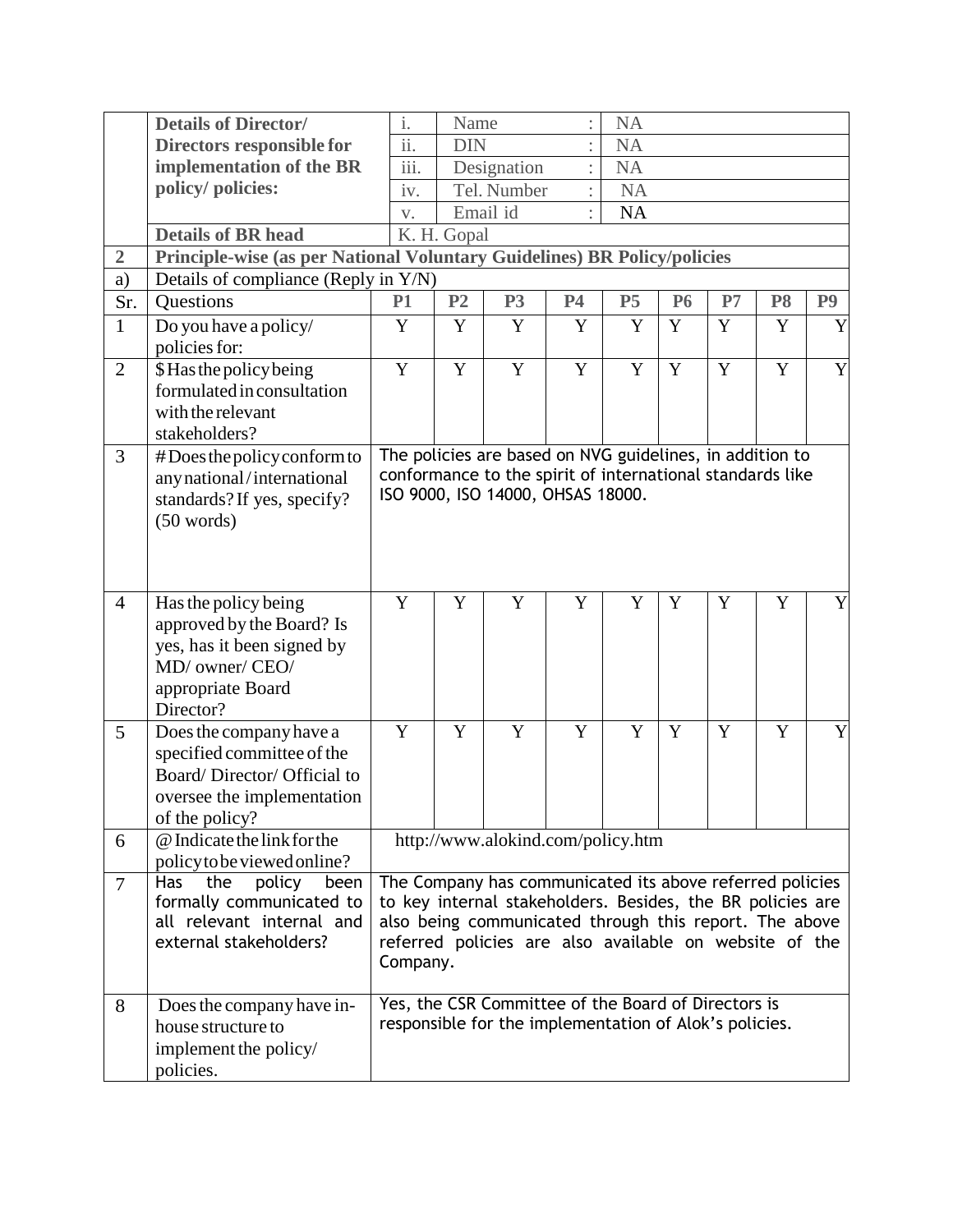| 9<br>10        | Does the Company have a<br>grievance redressal<br>mechanism related to the<br>policy/policies to address<br>stakeholders' grievances<br>related to the policy/<br>policies?<br>Has the company carried out<br>independent audit/evaluation<br>of the working of this policy<br>by an internal or external<br>agency? | Yes, any grievance or feedback related to the policies<br>can be sent to info@alok.com. The CSR Committee of the<br>Board of Directors is responsible for<br>addressing<br>stakeholder concerns related to BR policies.<br>The policy, on a voluntary basis, was framed prior to Alok<br>being admitted to the CIR process and the new Board of<br>Directors was re-constituted only on 14th September<br>2020 in accordance with the approved resolution plan.<br>The re-constituted Board and the designated Committee<br>will decide on revisions, if any to be incorporated in the<br>policy<br>and<br>also<br>independent<br>carry<br>out<br>an |  |  |  |  |
|----------------|----------------------------------------------------------------------------------------------------------------------------------------------------------------------------------------------------------------------------------------------------------------------------------------------------------------------|------------------------------------------------------------------------------------------------------------------------------------------------------------------------------------------------------------------------------------------------------------------------------------------------------------------------------------------------------------------------------------------------------------------------------------------------------------------------------------------------------------------------------------------------------------------------------------------------------------------------------------------------------|--|--|--|--|
|                |                                                                                                                                                                                                                                                                                                                      | audit/evaluation as it deems fit.                                                                                                                                                                                                                                                                                                                                                                                                                                                                                                                                                                                                                    |  |  |  |  |
| b)             | explain why: (Tick up to 2 options)                                                                                                                                                                                                                                                                                  | If answer to the question at serial number 1 against any principle, is 'No', please                                                                                                                                                                                                                                                                                                                                                                                                                                                                                                                                                                  |  |  |  |  |
| Sr.            | Questions                                                                                                                                                                                                                                                                                                            | P <sub>3</sub><br>P <sub>2</sub><br><b>P4</b><br><b>P5</b><br>P7<br>P <sub>8</sub><br><b>P1</b><br><b>P6</b><br>P <sub>9</sub>                                                                                                                                                                                                                                                                                                                                                                                                                                                                                                                       |  |  |  |  |
| 1              | The company has not                                                                                                                                                                                                                                                                                                  | <b>NOT APPLICABLE</b>                                                                                                                                                                                                                                                                                                                                                                                                                                                                                                                                                                                                                                |  |  |  |  |
|                | understood the Principle                                                                                                                                                                                                                                                                                             |                                                                                                                                                                                                                                                                                                                                                                                                                                                                                                                                                                                                                                                      |  |  |  |  |
| $\overline{2}$ | The company is not at a                                                                                                                                                                                                                                                                                              |                                                                                                                                                                                                                                                                                                                                                                                                                                                                                                                                                                                                                                                      |  |  |  |  |
|                | stage where it finds itself<br>in a position to formulate                                                                                                                                                                                                                                                            |                                                                                                                                                                                                                                                                                                                                                                                                                                                                                                                                                                                                                                                      |  |  |  |  |
|                | and implement the policies                                                                                                                                                                                                                                                                                           |                                                                                                                                                                                                                                                                                                                                                                                                                                                                                                                                                                                                                                                      |  |  |  |  |
|                | on specified principles                                                                                                                                                                                                                                                                                              |                                                                                                                                                                                                                                                                                                                                                                                                                                                                                                                                                                                                                                                      |  |  |  |  |
| 3              | The company does not                                                                                                                                                                                                                                                                                                 |                                                                                                                                                                                                                                                                                                                                                                                                                                                                                                                                                                                                                                                      |  |  |  |  |
|                | financial<br>have                                                                                                                                                                                                                                                                                                    | or                                                                                                                                                                                                                                                                                                                                                                                                                                                                                                                                                                                                                                                   |  |  |  |  |
|                | manpower<br>resources                                                                                                                                                                                                                                                                                                |                                                                                                                                                                                                                                                                                                                                                                                                                                                                                                                                                                                                                                                      |  |  |  |  |
| $\overline{4}$ | available for the task<br>It is planned to be done                                                                                                                                                                                                                                                                   |                                                                                                                                                                                                                                                                                                                                                                                                                                                                                                                                                                                                                                                      |  |  |  |  |
|                | within next 6 months                                                                                                                                                                                                                                                                                                 |                                                                                                                                                                                                                                                                                                                                                                                                                                                                                                                                                                                                                                                      |  |  |  |  |
| 5              | It is planned to be done                                                                                                                                                                                                                                                                                             |                                                                                                                                                                                                                                                                                                                                                                                                                                                                                                                                                                                                                                                      |  |  |  |  |
|                | within the next 1 year                                                                                                                                                                                                                                                                                               |                                                                                                                                                                                                                                                                                                                                                                                                                                                                                                                                                                                                                                                      |  |  |  |  |
| 6              | Any other reason (please)                                                                                                                                                                                                                                                                                            |                                                                                                                                                                                                                                                                                                                                                                                                                                                                                                                                                                                                                                                      |  |  |  |  |
|                | specify)                                                                                                                                                                                                                                                                                                             |                                                                                                                                                                                                                                                                                                                                                                                                                                                                                                                                                                                                                                                      |  |  |  |  |
| 3.             | Governance related to BR                                                                                                                                                                                                                                                                                             |                                                                                                                                                                                                                                                                                                                                                                                                                                                                                                                                                                                                                                                      |  |  |  |  |
|                |                                                                                                                                                                                                                                                                                                                      | Indicate the frequency with which the Board of Directors, Committee of the                                                                                                                                                                                                                                                                                                                                                                                                                                                                                                                                                                           |  |  |  |  |
| a.             | 3-6 months, annually, more than 1 year.                                                                                                                                                                                                                                                                              | Board or CEO to assess the BR performance of the Company. Within 3 months,                                                                                                                                                                                                                                                                                                                                                                                                                                                                                                                                                                           |  |  |  |  |
|                |                                                                                                                                                                                                                                                                                                                      | SEBI vide its notification dated 26 December 2019 extended the applicability of                                                                                                                                                                                                                                                                                                                                                                                                                                                                                                                                                                      |  |  |  |  |
|                | Business Responsibility Reporting ("BRR") in the Annual Report from the<br>present top 500 listed companies to the top 1000 listed entities based on<br>market capitalization. The Company is covered under such top 1000 listed<br>Companies.                                                                       |                                                                                                                                                                                                                                                                                                                                                                                                                                                                                                                                                                                                                                                      |  |  |  |  |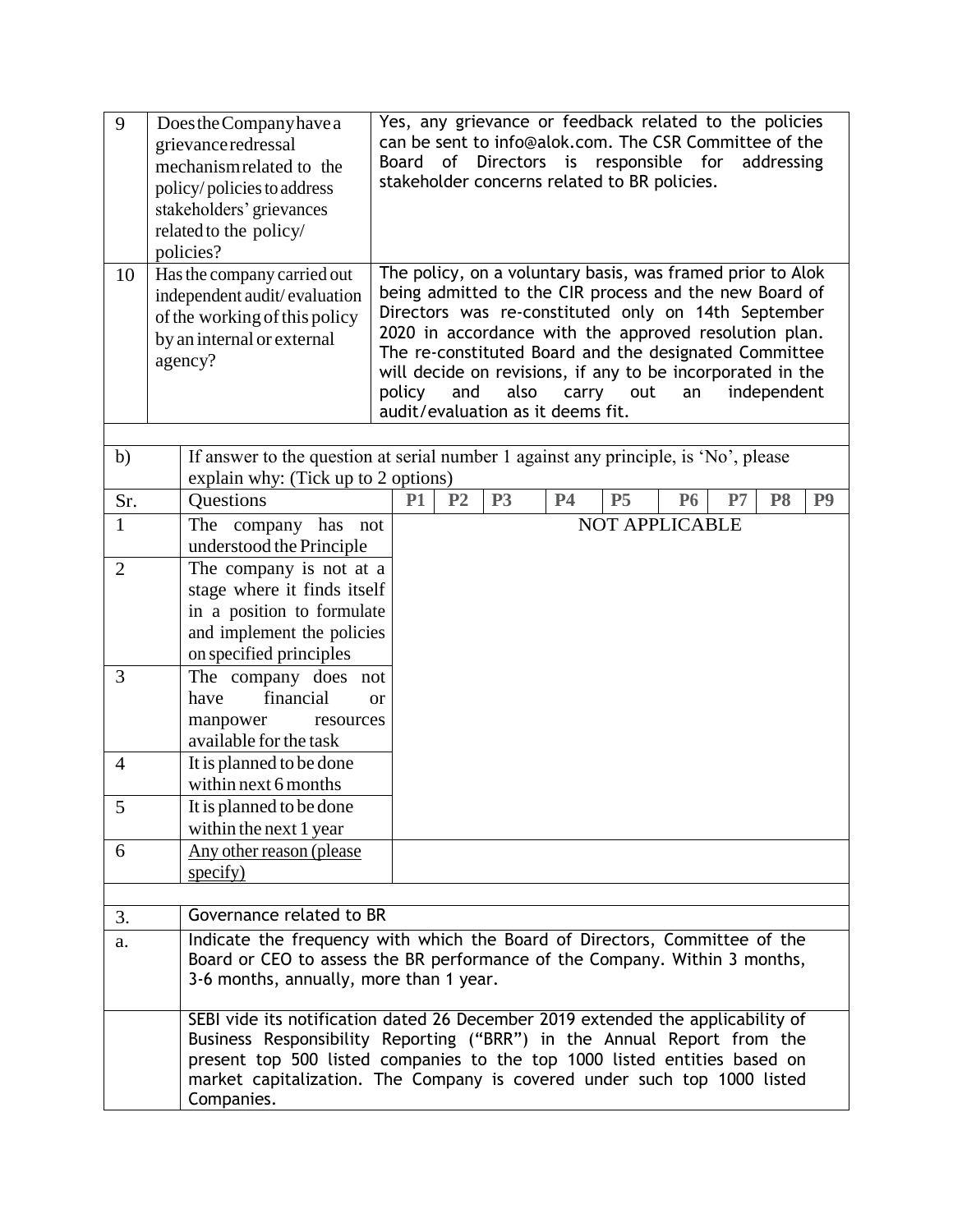| The Company, under the new Board of Directors re-constituted in accordance with<br>the approved resolution plan, proposes to assess the BR performance of the<br>Company annually.                                                                                                                                                               |
|--------------------------------------------------------------------------------------------------------------------------------------------------------------------------------------------------------------------------------------------------------------------------------------------------------------------------------------------------|
| Does the Company publish a BR or a Sustainability Report? What is the<br>hyperlink for viewing this report? How frequently it is published?                                                                                                                                                                                                      |
| This is the first year where the Company is mandatorily required to publish a<br>Business Responsibility Report as part of the Annual Report vide SEBI<br>notification dated 26 December, 2019. This report is available at the website of<br>the Company at https://www.alokind.com /Investor Relations and same will be<br>published annually. |

|             | <b>SECTION E: PRINCIPLE-WISE PERFORMANCE</b>                                     |  |  |  |  |  |  |  |
|-------------|----------------------------------------------------------------------------------|--|--|--|--|--|--|--|
| Principle 1 | Businesses should conduct and govern themselves with ethics, transparency        |  |  |  |  |  |  |  |
|             | and accountability                                                               |  |  |  |  |  |  |  |
| 1.          | Does the policy relating to ethics, bribery and corruption cover only the        |  |  |  |  |  |  |  |
|             | company? Yes/ No. Does it extend to the Group/Joint Ventures/ Suppliers/         |  |  |  |  |  |  |  |
|             | Contractors/NGOs /Others?                                                        |  |  |  |  |  |  |  |
|             | The Company (together with its subsidiaries and joint ventures of the Company)   |  |  |  |  |  |  |  |
|             | conducts and is committed to conducting all aspects of its business in keeping   |  |  |  |  |  |  |  |
|             | with the highest legal and ethical standards and expects all employees and other |  |  |  |  |  |  |  |
|             | persons acting on its behalf to uphold this commitment. The relevant Policy is   |  |  |  |  |  |  |  |
|             | applicable to all directors, officers, employees, agents and other associated    |  |  |  |  |  |  |  |
|             | persons of the Company.                                                          |  |  |  |  |  |  |  |
|             | The Vigil Mechanism and the Whistle Blower Policy of the Company provides a      |  |  |  |  |  |  |  |
|             | mechanism for directors and employees of the Company to approach the             |  |  |  |  |  |  |  |
|             | Chairman of the Audit Committee of the Board to report genuine concerns about    |  |  |  |  |  |  |  |
|             | unethical behaviour, actual or suspected fraud or violation of the Company's     |  |  |  |  |  |  |  |
|             | Code of Conduct or any other unethical or improper activity                      |  |  |  |  |  |  |  |
| 2.          | How many stakeholder complaints have been received in the past financial year    |  |  |  |  |  |  |  |
|             | and what percentage was satisfactorily resolved by the management? If so,        |  |  |  |  |  |  |  |
|             | provide details thereof, in about 50 words or so.                                |  |  |  |  |  |  |  |
|             | During the financial year 2019-2020, the Company has received<br>2               |  |  |  |  |  |  |  |
|             | complaints/queries from shareholders of the Company and all of them were         |  |  |  |  |  |  |  |
|             | satisfactorily resolved. The Stakeholders Relationship Committee of the Company  |  |  |  |  |  |  |  |
|             | specifically looks into various aspects of interest of shareholders, and other   |  |  |  |  |  |  |  |
|             | security holders of the Company.                                                 |  |  |  |  |  |  |  |
|             |                                                                                  |  |  |  |  |  |  |  |
|             | During financial year 2019-2020 no complaints pertaining to sexual harassment    |  |  |  |  |  |  |  |
|             | were received or pending to be resolved by the Company. Similarly, the Company   |  |  |  |  |  |  |  |
|             | has not received any 'Protected Disclosure' or pending to be resolved under      |  |  |  |  |  |  |  |
|             | Whistle Blower Policy/Vigil Mechanism of the Company about unethical             |  |  |  |  |  |  |  |
|             | behavior, actual or suspected fraud or violation of the Code of Conduct or any   |  |  |  |  |  |  |  |
|             | other unethical or improper activity.                                            |  |  |  |  |  |  |  |
|             |                                                                                  |  |  |  |  |  |  |  |
|             | The Company has not received any other complaint from other stakeholders         |  |  |  |  |  |  |  |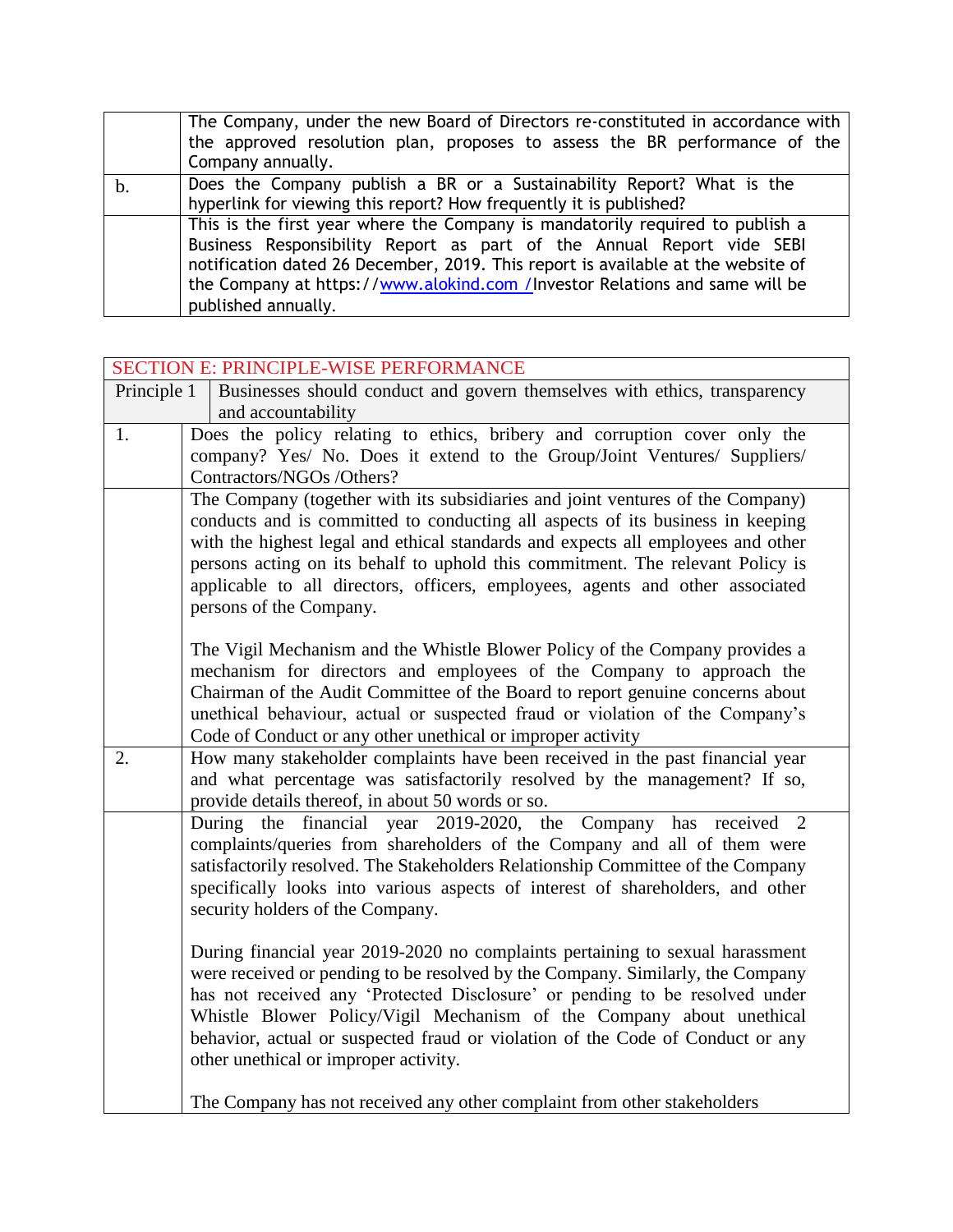| Principle 2 | Businesses should provide goods and services that are safe and contribute to                                                                                                                                                                                                                                                                                                                                                                                                                                                                                                                               |
|-------------|------------------------------------------------------------------------------------------------------------------------------------------------------------------------------------------------------------------------------------------------------------------------------------------------------------------------------------------------------------------------------------------------------------------------------------------------------------------------------------------------------------------------------------------------------------------------------------------------------------|
|             | sustainability throughout their life cycle                                                                                                                                                                                                                                                                                                                                                                                                                                                                                                                                                                 |
| 1.          | List up to 3 of your products or services whose design has incorporated social or                                                                                                                                                                                                                                                                                                                                                                                                                                                                                                                          |
|             | environmental concerns, risks and/or opportunities.<br>The Company understands its obligations relating to social and environmental                                                                                                                                                                                                                                                                                                                                                                                                                                                                        |
|             | concerns, risks and opportunities. The Company ensures fulfillment of compliance<br>obligations that relate to its products, environmental aspects and occupational<br>health and safety. During the financial year under review, the Company was<br>engaged in manufacturing of following main products; a) Apparel Fabrics b)<br>Home Textiles c) Polyester Yarn.                                                                                                                                                                                                                                        |
|             | The products of the Company are manufactured in compliance with applicable<br>laws, regulations and the products are supplied in the Business to Business<br>segment. The Company's manufacturing processes have adequate systems and<br>processes which ensure protection of environmental factors like reduction of<br>emissions, discharge of pollutants and hazardous waste and treatment thereof in<br>systematic manner to minimize adverse environmental impact. The Company<br>prioritizes domestic sourcing wherever possible. Efforts are also made to transport<br>maximum cargo via ship/rail. |
|             | The manufacturing process also takes care of other aspects like minimizing and<br>treatment of occupational disease, safety measures to avoid accidents, fire /<br>leakages by adopting certain measures including a) selecting right equipment,<br>processes, inputs and tracking emissions b) organizing safety awareness programs,<br>safety training, structural audit. The Company also provides employment<br>opportunities to local people around its manufacturing plants.                                                                                                                         |
| 2.          | For each such product, provide the following details in respect of resource use<br>(energy, water, raw material etc.) per unit of product(optional):                                                                                                                                                                                                                                                                                                                                                                                                                                                       |
| a.          | Reduction during sourcing/production/ distribution achieved since the previous<br>year throughout the value chain?                                                                                                                                                                                                                                                                                                                                                                                                                                                                                         |
|             | The Company is committed to environmental sustainability and constantly endeavors<br>for reduction and optimal utilization of energy, water, raw material by incorporating<br>new techniques and innovative ideas. The Company has its main manufacturing<br>facilities at Silvassa and Vapi which are the major contributor to the overall revenue<br>and production of the Company.                                                                                                                                                                                                                      |
|             | During the year under review, the approved resolution plan was under implementation<br>and the Monitoring Committee continued to manage the affairs of the Company as a<br>going concern and supervise the implementation of the approved resolution plan. The<br>Company has been functioning at around 25% of its capacity utilization over the past<br>few years and hence no reduction during sourcing/production/distribution since the<br>previous year throughout the value chain could be expected.                                                                                                |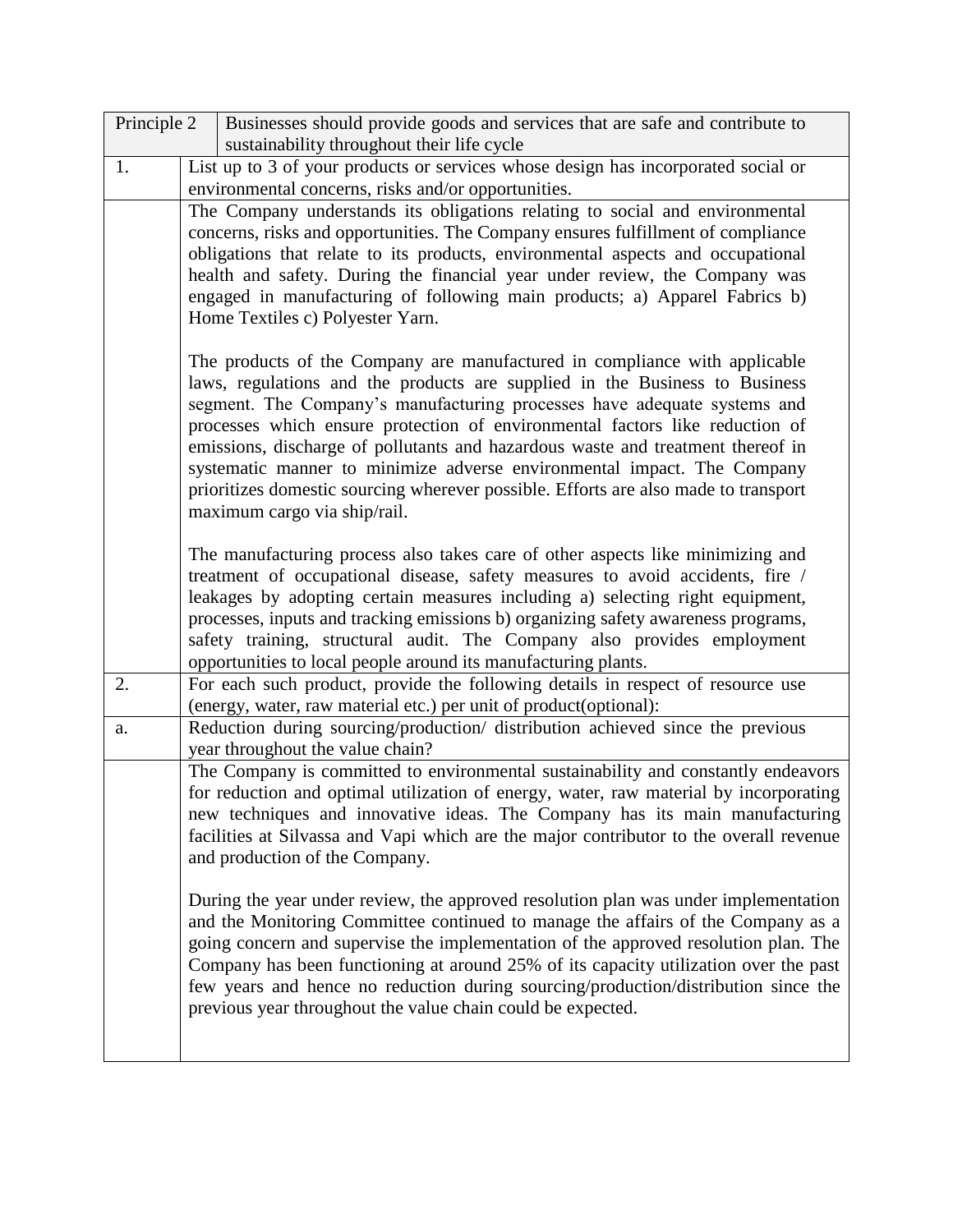| b. | Reduction during usage by consumers (energy, water) has been achieved since the<br>previous year?                                                                                                                                                                                                                                                                                                                                                                                                                                                                                                                                                                                                                                                                                                                                                                                           |
|----|---------------------------------------------------------------------------------------------------------------------------------------------------------------------------------------------------------------------------------------------------------------------------------------------------------------------------------------------------------------------------------------------------------------------------------------------------------------------------------------------------------------------------------------------------------------------------------------------------------------------------------------------------------------------------------------------------------------------------------------------------------------------------------------------------------------------------------------------------------------------------------------------|
|    |                                                                                                                                                                                                                                                                                                                                                                                                                                                                                                                                                                                                                                                                                                                                                                                                                                                                                             |
|    | The Company operates in Business to Business segment therefore the Company's<br>products do not have any broad-based impact in the reduction of consumption of<br>energy and water by its consumers. The Company is generally committed to<br>reduce waste, conservation of raw material, resources and energy through various<br>initiatives, technological upgradation                                                                                                                                                                                                                                                                                                                                                                                                                                                                                                                    |
| 3. | Does the company have procedures in place for sustainable sourcing (including<br>transportation)? If yes, what percentage of your inputs was sourced sustainably?<br>Also, provide details thereof, in about 50 words or so.                                                                                                                                                                                                                                                                                                                                                                                                                                                                                                                                                                                                                                                                |
|    | The Company has a structured procedure for sourcing to ensure raw materials are<br>sourced in an optimal and sustainable manner. The Company procures key raw<br>material like raw cotton from Maharashtra, Gujarat and Madhya Pradesh, Cotton<br>Yarn from Tamil Nadu, Maharashtra, PTA, MEG and Furnace Oil from Gujarat<br>and Chemicals and Dyes from Maharashtra and Gujarat. The sourcing of raw<br>materials like cotton, cotton yarn, PTA, MEG were made through rail wagons and<br>road transport.                                                                                                                                                                                                                                                                                                                                                                                 |
| 4. | Has the company taken any steps to procure goods and services from local $\&$<br>small producers, including communities surrounding their place of work? If yes,<br>what steps have been taken to improve their capacity and capability of local and<br>small vendors?                                                                                                                                                                                                                                                                                                                                                                                                                                                                                                                                                                                                                      |
|    | The Company believes in inclusive growth and encourages local sourcing<br>wherever possible. The Company is promoting and encouraging surrounding areas<br>local small suppliers, civil, housekeeping, horticulture contractors and transporters<br>which help them in securing work contracts. Most of such local suppliers are<br>categorized under MSME (Micro, Small & Medium Enterprises) sector. To ensure<br>improvement of capacity and capability of such local suppliers the Company<br>ensures the timely payments against the respective services rendered by them. The<br>Company do avail/employ people residing in vicinity of plants of the Company,<br>whenever required, for the purpose of its manufacturing activities. The Company<br>is providing technical and safety training, as required in plant, which makes them<br>more reliable and employable in safe ways. |
| 5. | Does the company have a mechanism to recycle products and waste? If yes, what<br>is the percentage of recycling of products and waste (separately as 10%). Also,<br>provide details thereof, in about 50 words or so.                                                                                                                                                                                                                                                                                                                                                                                                                                                                                                                                                                                                                                                                       |
|    | Alok encourages the use of recycled products and has set up a recycled polyester<br>unit to recycle polyester and polyester yarn waste and flakes to produce 100%<br>recycled polyester fiber. In view, however of the reduced capacity utilization, over<br>the past few years, the percentage of recycling is not significant. Solid waste at the<br>processing plant is managed through an external solid waste management<br>company. Alok also has an effluent treatment plant for primary, secondary and<br>tertiary treatment of effluent.                                                                                                                                                                                                                                                                                                                                           |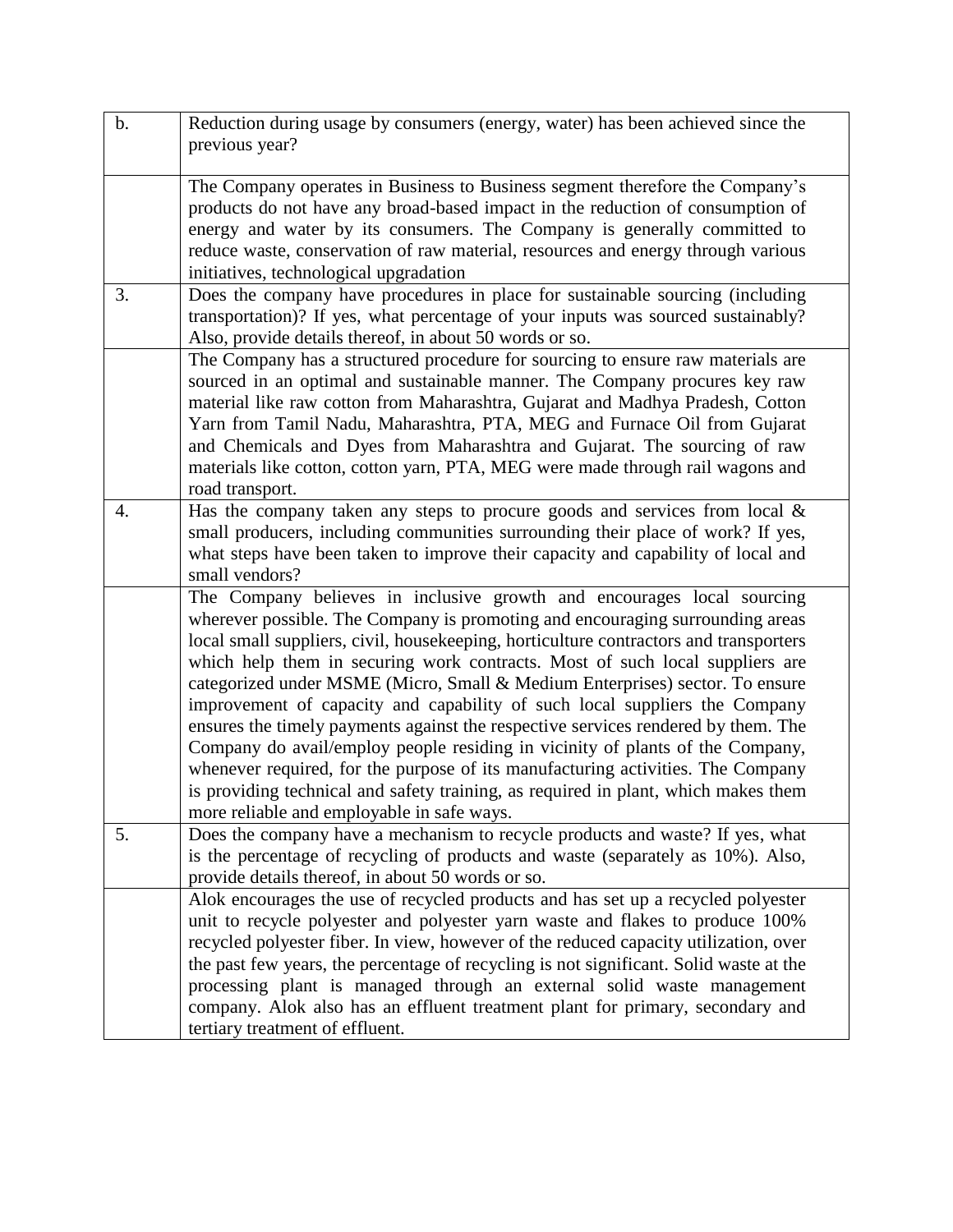| Principle 3<br>Businesses should promote the well-being of all employees |                                                                |                                                      |                |                   |                                                                                     |                     |                |                                                                                    |
|--------------------------------------------------------------------------|----------------------------------------------------------------|------------------------------------------------------|----------------|-------------------|-------------------------------------------------------------------------------------|---------------------|----------------|------------------------------------------------------------------------------------|
| 1.                                                                       | Please indicate the total number of employees:<br>16731        |                                                      |                |                   |                                                                                     |                     |                |                                                                                    |
| 2.                                                                       | Please indicate the total number of employees hired on<br>6373 |                                                      |                |                   |                                                                                     |                     |                |                                                                                    |
|                                                                          | temporary/contractual/casual basis:                            |                                                      |                |                   |                                                                                     |                     |                |                                                                                    |
| 3.                                                                       |                                                                | 738<br>Please indicate the number of permanent women |                |                   |                                                                                     |                     |                |                                                                                    |
|                                                                          | employees:                                                     |                                                      |                |                   |                                                                                     |                     |                |                                                                                    |
| 4.                                                                       |                                                                |                                                      |                |                   | Please indicate the number of permanent employees                                   |                     | 14             |                                                                                    |
|                                                                          | with disabilities:                                             |                                                      |                |                   |                                                                                     |                     |                |                                                                                    |
| 5.                                                                       |                                                                |                                                      |                |                   | Do you have an employee association that is recognized                              |                     | N <sub>o</sub> |                                                                                    |
|                                                                          |                                                                | by management: Yes/NO                                |                |                   |                                                                                     |                     |                |                                                                                    |
| 6.                                                                       |                                                                |                                                      |                |                   | What percentage of your permanent employees is                                      |                     | N.A.           |                                                                                    |
|                                                                          |                                                                |                                                      |                |                   | members of this recognized employee association?                                    |                     |                |                                                                                    |
| 7.                                                                       |                                                                |                                                      |                |                   | Please indicate the number of complaints relating to child labour, forced labour,   |                     |                |                                                                                    |
|                                                                          |                                                                |                                                      |                |                   | involuntary labour, sexual harassment in the last financial year and pending, as on |                     |                |                                                                                    |
|                                                                          |                                                                | the end of the financial year.                       |                |                   |                                                                                     |                     |                |                                                                                    |
|                                                                          | Category                                                       |                                                      | No.            | of                | of<br>No.                                                                           | No.                 | of             | No.<br>of                                                                          |
|                                                                          |                                                                |                                                      | complaints     |                   | complaints                                                                          | complaints          |                | complaints                                                                         |
|                                                                          |                                                                |                                                      | pending at the |                   | filed during<br>the financial                                                       | Resolved            |                | pending as<br>on<br>of<br>end                                                      |
|                                                                          | beginning of                                                   |                                                      |                |                   |                                                                                     | during<br>financial | the            | the<br>financial year                                                              |
|                                                                          |                                                                | the financial                                        |                |                   | year                                                                                |                     |                |                                                                                    |
|                                                                          | year<br>Child labor/ forced                                    |                                                      | <b>Nil</b>     | <b>Nil</b>        |                                                                                     | year<br><b>Nil</b>  |                | <b>Nil</b>                                                                         |
|                                                                          | labor/ involuntary                                             |                                                      |                |                   |                                                                                     |                     |                |                                                                                    |
|                                                                          | labor                                                          |                                                      |                |                   |                                                                                     |                     |                |                                                                                    |
|                                                                          |                                                                | Sexual harassment                                    | Nil<br>Nil     |                   | Nil                                                                                 | Nil                 |                | <b>Nil</b>                                                                         |
|                                                                          | Discriminatory                                                 |                                                      |                |                   | Nil                                                                                 | <b>Nil</b>          |                | <b>Nil</b>                                                                         |
|                                                                          | employment                                                     |                                                      |                |                   |                                                                                     |                     |                |                                                                                    |
| 8.                                                                       |                                                                |                                                      |                |                   |                                                                                     |                     |                | What percentage of your under mentioned employees were given safety $\&$ skill up- |
|                                                                          |                                                                | gradation training in the last year?                 |                |                   |                                                                                     |                     |                |                                                                                    |
|                                                                          | Sr. No                                                         | Category                                             | of             |                   | % of training given at                                                              |                     |                | % of training given at Vapi                                                        |
|                                                                          |                                                                | employees                                            |                | Silvassa location |                                                                                     | location            |                |                                                                                    |
|                                                                          | a)                                                             | Permanent                                            |                | 80%               |                                                                                     | 75%                 |                |                                                                                    |
|                                                                          |                                                                | Employees                                            |                |                   |                                                                                     |                     |                |                                                                                    |
|                                                                          | b)                                                             | Permanent Women                                      |                | 85%               |                                                                                     | 60%                 |                |                                                                                    |
|                                                                          |                                                                | <b>Employees</b>                                     |                |                   |                                                                                     |                     |                |                                                                                    |
|                                                                          | $\mathbf{c})$                                                  | Casual/Temporary/                                    |                | 80%               |                                                                                     | 70%                 |                |                                                                                    |
|                                                                          |                                                                | Contractual                                          |                |                   |                                                                                     |                     |                |                                                                                    |
|                                                                          |                                                                | Employees                                            |                |                   |                                                                                     |                     |                |                                                                                    |
|                                                                          | $\mathbf{d}$                                                   | Employees                                            | with           | Nil               |                                                                                     | Nil                 |                |                                                                                    |
|                                                                          |                                                                | <b>Disabilities</b>                                  |                |                   |                                                                                     |                     |                |                                                                                    |
|                                                                          |                                                                |                                                      |                |                   |                                                                                     |                     |                |                                                                                    |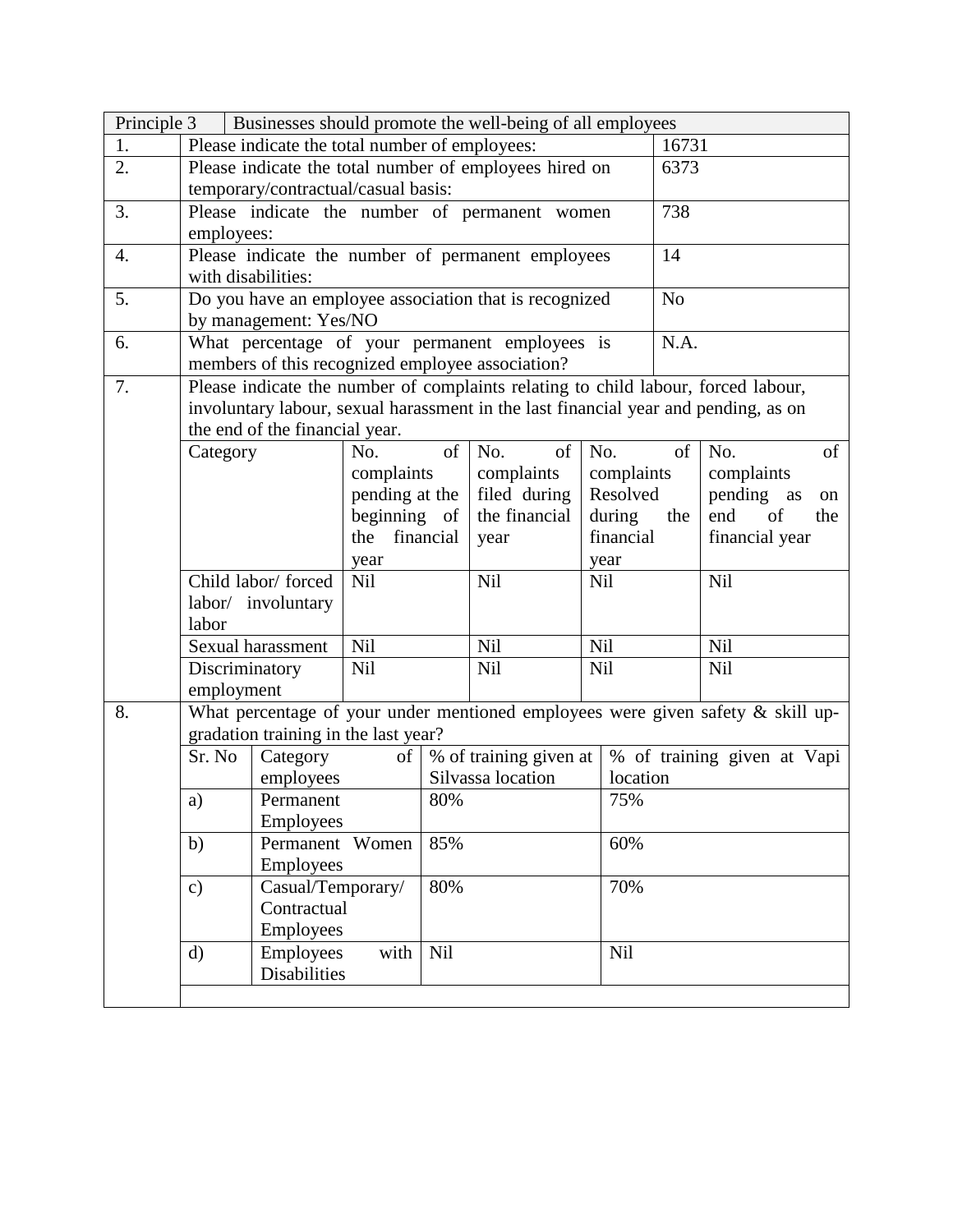| Principle 4 | Businesses should respect the interests of, and be responsive towards all<br>stakeholders, especially those who are disadvantaged, vulnerable and                                                                                                                                                                                                                                                                                                                                                                                                   |
|-------------|-----------------------------------------------------------------------------------------------------------------------------------------------------------------------------------------------------------------------------------------------------------------------------------------------------------------------------------------------------------------------------------------------------------------------------------------------------------------------------------------------------------------------------------------------------|
|             | marginalized.                                                                                                                                                                                                                                                                                                                                                                                                                                                                                                                                       |
| 1.          | Has the company mapped its internal and external stakeholders? Yes/No                                                                                                                                                                                                                                                                                                                                                                                                                                                                               |
|             | Yes. The stakeholders have been mapped and the key stakeholders are as follows: a)                                                                                                                                                                                                                                                                                                                                                                                                                                                                  |
|             | Government and regulatory authorities b) Investors and Shareholders c) Employees d)<br>Customers e) Local Communities f) Suppliers/contractors. g) Lenders.                                                                                                                                                                                                                                                                                                                                                                                         |
|             | The Stakeholders Relationship Committee of the Company specifically looks into<br>various aspects of interest of shareholders, and other security holders of the Company.                                                                                                                                                                                                                                                                                                                                                                           |
|             | Also at plant locations the management engages with other stakeholders to understand<br>and resolve any concern of the stakeholders.                                                                                                                                                                                                                                                                                                                                                                                                                |
| 2.          | Out of the above, has the company identified the disadvantaged, vulnerable $\&$<br>marginalized stakeholders.                                                                                                                                                                                                                                                                                                                                                                                                                                       |
|             | During the year under review, the implementation of the approved resolution plan was<br>underway and the Monitoring Committee continued to manage the affairs of the<br>Company as a going concern and supervise the implementation of the approved<br>resolution plan. The Company was therefore unable to take up the above activity. The<br>new Board of Directors was re-constituted only on 14 <sup>th</sup> September 2020 and the<br>Company will now take up the above activity as directed by the re-constituted Board /<br>its Committee. |
| 3.          | Are there any special initiatives taken by the company to engage with the<br>disadvantaged, vulnerable and marginalized stakeholders. If so, provide details thereof,<br>in about 50 words or so.                                                                                                                                                                                                                                                                                                                                                   |
|             | During the year under review, the implementation of the approved resolution plan was<br>underway and the Monitoring Committee continued to manage the affairs of the<br>Company as a going concern and supervise the implementation of the approved<br>resolution plan. The Company was therefore unable to take up the above activity. The<br>new Board of Directors was re-constituted only on 14 <sup>th</sup> September 2020 and the<br>Company will now take up the above activity as directed by the re-constituted Board /<br>its Committee. |
|             | Principle 5   - Businesses should respect and promote human rights                                                                                                                                                                                                                                                                                                                                                                                                                                                                                  |
| 1.          | Does the policy of the company on human rights cover only the company or extend to the<br>Group/Joint Ventures/Suppliers/Contractors/NGOs/Others?<br>The Company strictly follows highest ethics including protection of human rights while<br>conducting its business activities. The Company's stand on human rights, including non-<br>discrimination, prohibition of child and enforced labour, freedom of association and the<br>right to engage in collective bargaining.                                                                     |
|             | The Company's Policy for Prevention of Sexual Harassment of Women at workplace is<br>applicable to all the employees including contractual and also covers contractual,<br>temporary, visitors.                                                                                                                                                                                                                                                                                                                                                     |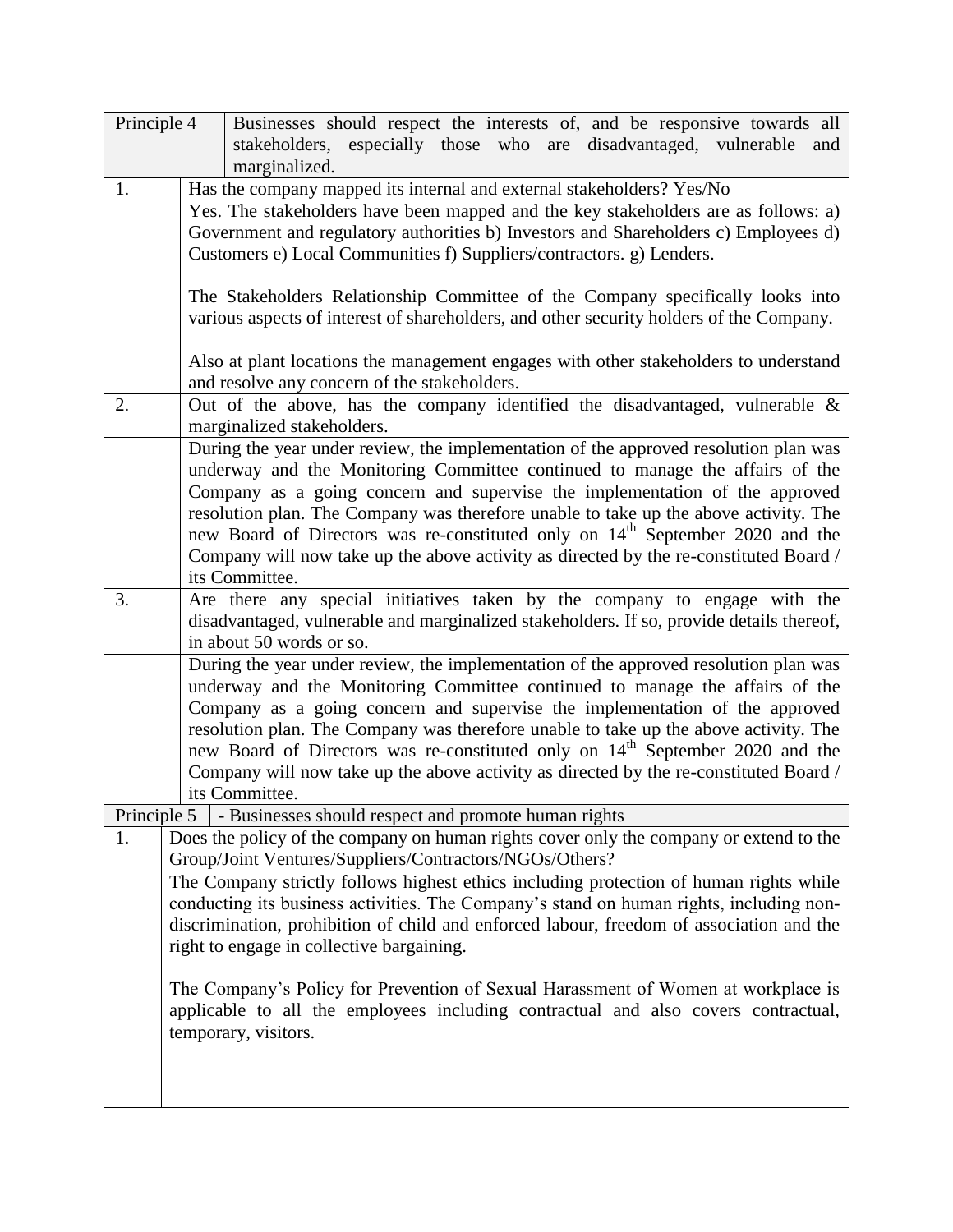|    | The Whistle Blower Policy/Vigil Mechanism of the Company also provides a mechanism          |
|----|---------------------------------------------------------------------------------------------|
|    | for directors and employees of the Company to approach the Chairman of the Audit            |
|    | Committee of the Board to report genuine concerns about unethical behaviour, actual or      |
|    | suspected fraud or violation of the Code of Conduct or any other unethical or improper      |
|    | activity.                                                                                   |
|    |                                                                                             |
|    | The Company has also extended strong support to manpower by covering them in Group          |
|    | Mediclaim policy. The Company abides by all the rules and regulations related to human      |
|    | rights which are applicable in the area of operations                                       |
| 2. | How many stakeholder complaints have been received in the past financial year and what      |
|    | percent was satisfactorily resolved by the management?                                      |
|    | The Company has not received any complaints pertaining to sexual harassment or              |
|    | principles related to human rights and there is no complaint pending to be resolved in this |
|    | respect, during financial year 2019-2020.                                                   |
|    | Principle 6 - Business should respect, protect, and make efforts to restore the environment |
| 1. | Does the policy related to Principle 6 cover only the company or extends to the             |
|    | Group/Joint Ventures/ Suppliers/Contractors/NGOs/others.                                    |
|    | The Company has a Policy on Conservation and Preservation of the Environment. All           |
|    | the plants of the Company maintain the generation of emissions and waste within the         |
|    | permissible limits given by State Pollution Control Boards (SPCB) to minimize adverse       |
|    | impact on environment.                                                                      |
|    |                                                                                             |
|    | The Company has adopted an integrated approach towards addressing biological                |
|    | diversity at various sites. There has been greenery developed in and around the             |
|    | manufacturing sites leading to reduced dust, improved micro-climate conditions,             |
|    | enhanced ambience for natural flora and fauna, reduction in evaporation losses of water,    |
|    | and so on.                                                                                  |
|    |                                                                                             |
|    | The Company while dealing with its suppliers/contractors and other concerned parties,       |
|    | always ensures to conducts its dealings in accordance with policy on Conservation and       |
|    | Preservation of the Environment.                                                            |
| 2. | Does the company have strategies/ initiatives to address global environmental issues        |
|    | such as climate change, global warming, etc? Y/N. If yes, please give hyperlink for         |
|    | webpage etc.                                                                                |
|    | The Company understands the global issue of climate change and aims to initiate             |
|    | maximum possible actions to address it. The Company is committed to;                        |
|    |                                                                                             |
|    | i) Addressing environmental issues through efficient use of natural resources, promote      |
|    | use of renewable energy, minimization of wastes, water management, protecting the           |
|    |                                                                                             |
|    | biodiversity and reducing carbon footprint.                                                 |
|    |                                                                                             |
|    | ii) Effective implementation of environmental management system to prevent, mitigate        |
|    | and control environmental damages.                                                          |
|    |                                                                                             |
|    |                                                                                             |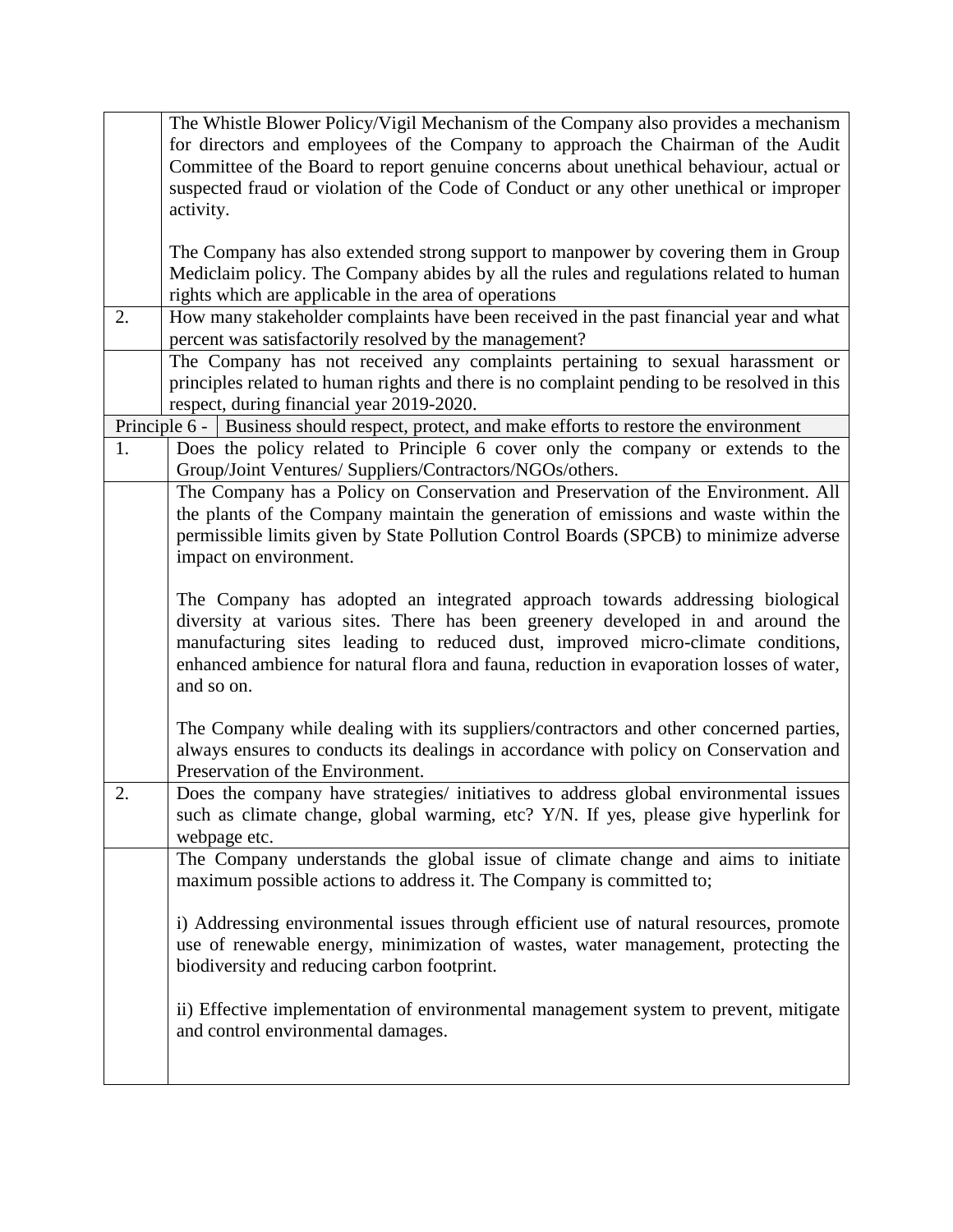| 3.                                                                                              | Does the company identify and assess potential environmental risks? Y/N                |
|-------------------------------------------------------------------------------------------------|----------------------------------------------------------------------------------------|
|                                                                                                 | Yes, the Company assesses the potential impacts of its operations on the environment   |
|                                                                                                 | through the implementation of measures for the conservation and preservation of the    |
|                                                                                                 | environment. Potential environmental risks are identified and suitable steps taken to  |
|                                                                                                 | measure and mitigate risk through a structured approach.                               |
| 4.                                                                                              | Does the company have any project related to Clean Development Mechanism? If so,       |
|                                                                                                 | provide details thereof, in about 50 words or so. Also, if Yes, whether any            |
|                                                                                                 | environmental compliance report is filed?                                              |
|                                                                                                 | Owing to the CIR process and implementation of the approved resolution plan during     |
|                                                                                                 | the year under review, the Company could not take up any project related to Clean      |
|                                                                                                 | Development Mechanism (CDM).                                                           |
| 5.                                                                                              | Has the company undertaken any other initiatives on $-$ clean technology, energy       |
|                                                                                                 | efficiency, renewable energy, etc. Y/N. If yes, please give hyperlink for web page etc |
|                                                                                                 | N <sub>o</sub>                                                                         |
| 6.                                                                                              | Are the Emissions/Waste generated by the company within the permissible limits given   |
|                                                                                                 | by CPCB/SPCB for the financial year being reported?                                    |
|                                                                                                 | Yes, the emissions/waste generated by the Company are within the permissible limits    |
|                                                                                                 | given by CPCB/SPCB for air emissions, effluent quality and discharge, solid and        |
|                                                                                                 | hazardous waste generation and disposal.                                               |
| 7.                                                                                              | Number of show cause/ legal notices received from CPCB/SPCB which are pending (i.e.    |
|                                                                                                 | not resolved to satisfaction) as on end of financial year.                             |
|                                                                                                 | As on 31 March, 2020, there was no pending show cause or legal notices received from   |
|                                                                                                 | CPCB or SPCB.                                                                          |
| Principle 7 -   Businesses, when engaged in influencing public and regulatory policy, should do |                                                                                        |
|                                                                                                 | so in a responsible manner                                                             |
| 1.                                                                                              | Is your company a member of any trade and chamber or association? If Yes, Name only    |
|                                                                                                 | those major ones that your business deals with:                                        |
|                                                                                                 | The Company is a member of Apparel Export Promotion Council, Synthetic and Rayon       |
|                                                                                                 | Textiles Export Promotion Council and The Cotton Textiles Export Promotion Council.    |
| 2.                                                                                              | Have you advocated/lobbied through above associations for the advancement or           |
|                                                                                                 | improvement of public good? Yes/No; if yes specify the broad areas (drop box:          |
|                                                                                                 | Governance and Administration, Economic Reforms, Inclusive Development Policies,       |
|                                                                                                 | Energy security, Water, Food Security, Sustainable Business Principles, Others)        |
|                                                                                                 | N <sub>o</sub>                                                                         |
|                                                                                                 | Principle 8 -   Businesses should support inclusive growth and equitable development   |
| 1.                                                                                              | Does the company have specified programmes/ initiatives/projects in pursuit of the     |
|                                                                                                 | policy related to Principle 8? If yes details thereof.                                 |
|                                                                                                 | The Company has adopted a Corporate Social Responsibility (CSR) policy which           |
|                                                                                                 | governs the CSR activities of the Company are governed as per the said policy. As the  |
|                                                                                                 | average net profit of the Company during the previous three financial years was        |
|                                                                                                 | negative, it was not mandated to spend any amount on CSR during 2019-2020.             |
| 2.                                                                                              | undertaken<br>the<br>programmes/projects<br>through<br>team/own<br>Are<br>in-house     |
|                                                                                                 | foundation/external NGO/ government structures/any other organization?                 |
|                                                                                                 | Not Applicable as no such programmes were undertaken for the reason stated in (2)      |
|                                                                                                 | above.                                                                                 |